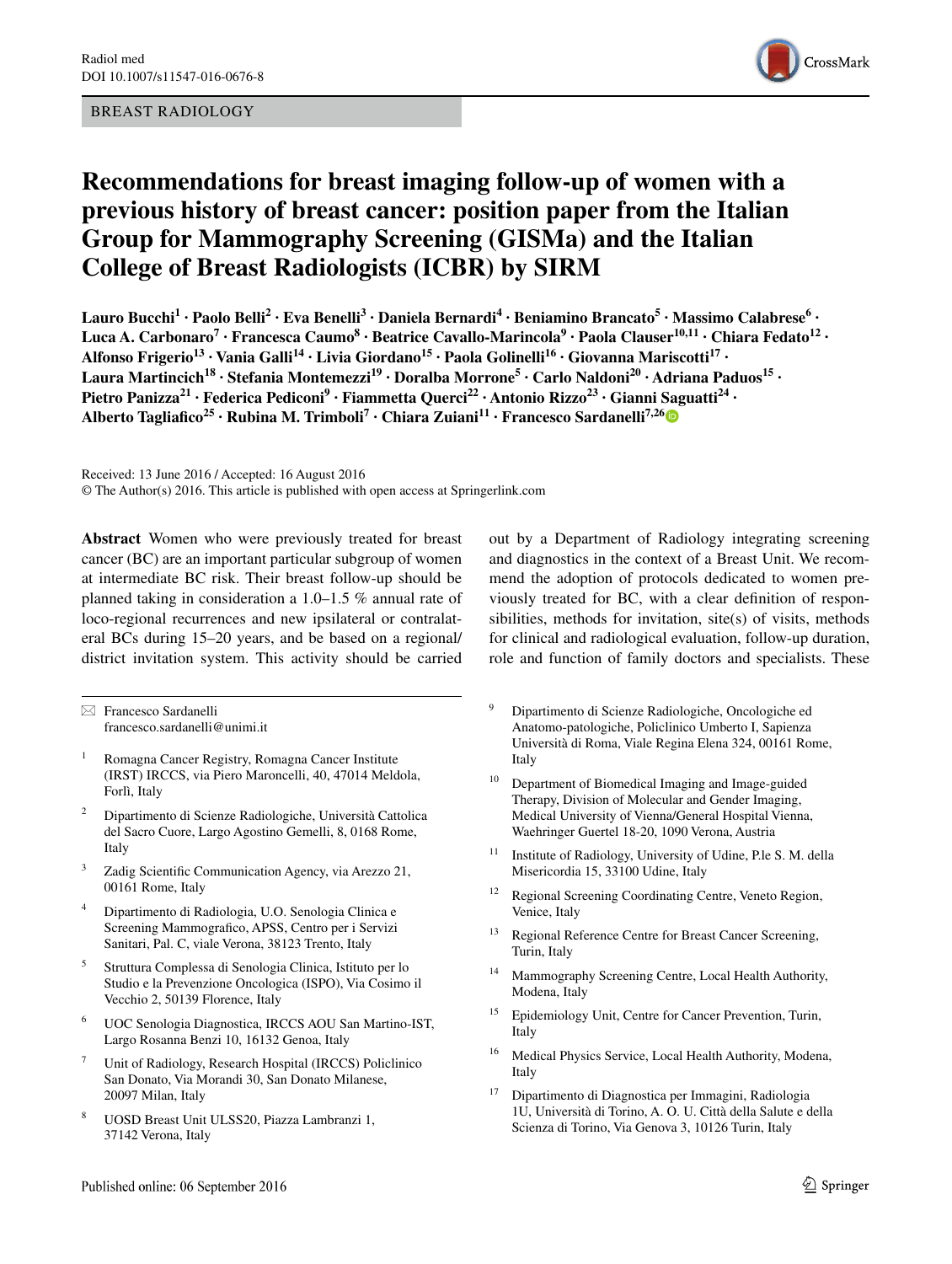women will be invited to get a mammogram in dedicated sessions starting from the year after the end of treatment. The planned follow-up duration will be at least 10 years and will be defined on the basis of patient's age and preferences, taking into consideration organizational matters. Special agreements can be defined in the case of women who have their follow-up planned at other qualified centers. Dedicated screening sessions should include: evaluation of familial/personal history (if previously not done) for identifying high-risk conditions which could indicate a different screening strategy; immediate evaluation of mammograms by one or, when possible, two breast radiologists with possible addition of supplemental mammographic views, digital breast tomosynthesis, clinical breast examination, breast ultrasound; and prompt planning of possible further workup. Results of these screening sessions should be set apart from those of general female population screening and presented in dedicated reports. The following research issues are suggested: further risk stratification and effectiveness of follow-up protocols differentiated also for BC pathologic subtype and molecular classification, and evaluation of different models of survivorship care, also in terms of cost-effectiveness.

**Keywords** Breast cancer · Follow-up · Mammography · Screening · Survivorship care

#### **Introduction**

This position paper on recommendations for breast imaging follow-up of women with a previous history of breast cancer (BC) is the result of an agreement between the

- <sup>19</sup> DAI Patologia e Diagnostica, Azienda Ospedaliera Universitaria Integrata, P.le A. Stefani 1, 37126 Verona, Italy
- <sup>20</sup> Department of Health, Emilia-Romagna Region, Bologna, Italy
- <sup>21</sup> U.O. Radiologia Senologica, IRCCS Ospedale San Raffaele, Via Olgettina 60, 20132 Milan, Italy
- <sup>22</sup> Department of Prevention, Screening Centre, Local Health Authority, Sassari, Italy
- <sup>23</sup> Pathology Department, Local Health Authority, Asolo, Italy
- <sup>24</sup> Senology Unit, Local Health Authority, Bologna, Italy
- $25$  Department of Experimental Medicine, DIMES, Institute of Anatomy, University of Genova, Via de Toni 14, 16132 Genoa, Italy
- <sup>26</sup> Department of Biomedical Sciences for Health, Università degli Studi di Milano, Via Morandi 30, San Donato Milanese, 20097 Milan, Italy

Italian Group for Mammography Screening (GISMa) and the Italian College of Breast Radiologists (ICBR) by the Italian Society of Medical Radiology (SIRM). The decision to provide this paper was taken at the end of a joint GISMa/ ICBR-SIRM workshop held in Reggio Emilia on May 8, 2015 in the context of GISMa annual meeting. The text has been approved by the GISMa Coordination Board and the ICBR-SIRM Board of Directors.

### **Background**

In Italy, according to the Italian Association of Cancer Registries (AIRTUM) [\[1](#page-4-0)], female BC survivors in 2015 were about 693,000, equal to 2.2 % of female population and to 42 % of overall cancer prevalence among women.

After conservative treatment, a peak of ipsilateral true loco-regional recurrences is observed during the first 5 years, in particular the first 2 years; thereafter, this risk is progressively fading [\[2](#page-4-1)]. This temporal trend is similar to that of distant metastases [\[3](#page-4-2)]. Conversely, the risk of a new primary contralateral BC and its cumulative incidence increase over time: the majority of these events are observed after the first 5 follow-up years [\[4](#page-4-3), [5\]](#page-4-4). This risk profile can be applied also to women who underwent unilateral mastectomy. Among ipsilateral recurrences too, the new primary BCs (about 50 % of recurrences) have a later onset [[6\]](#page-4-5). Thus, the overall incidence of true loco-regional recurrences and of new primary BCs shows a steady annual rate of 1.0–1.5 % during 15–20 years [\[7](#page-4-6)], resulting in a continuous increase of the cumulative incidence [\[4](#page-4-3), [8](#page-4-7)].

Studies reporting higher relapse rates during the first 3 years [\[3](#page-4-2)] or 3–5 years [[2,](#page-4-1) [9\]](#page-4-8) included true loco-regional recurrences, new primary ipsilateral BCs, and distant metastases but excluded the new primary contralateral BCs. As a consequence, the authors observed an early peak of events, which biased guidelines and recommendations issued by medical societies and governmental agencies.

Breast imaging follow-up should be planned accounting for an overall annual rate of loco-regional recurrences and new primary ipsilateral or contralateral BCs equal to 1.0– 1.5 % during 15–20 years. A more intensive breast surveillance during the first 3–5 years and a subsequent less intensive surveillance have no rational bases [\[8](#page-4-7), [10\]](#page-4-9). *Women with a previous BC history should be considered as an important particular subset of women with an intermediate BC risk*, lower than that of BRCA or p53 mutation carriers and higher than that of women with neither personal nor familial BC history, or with only sporadic BCs among their relatives [\[11](#page-4-10)].

No evidence is available from randomized controlled trials on effectiveness of breast imaging follow-up in terms of mortality reduction. Observational studies comparing

<sup>18</sup> U.O. Radiodiagnostica, Candiolo Cancer Institute-FPO, IRCCS, Str. Prov. 142, km 3.95, I, 10060, Candiolo, Turin, Italy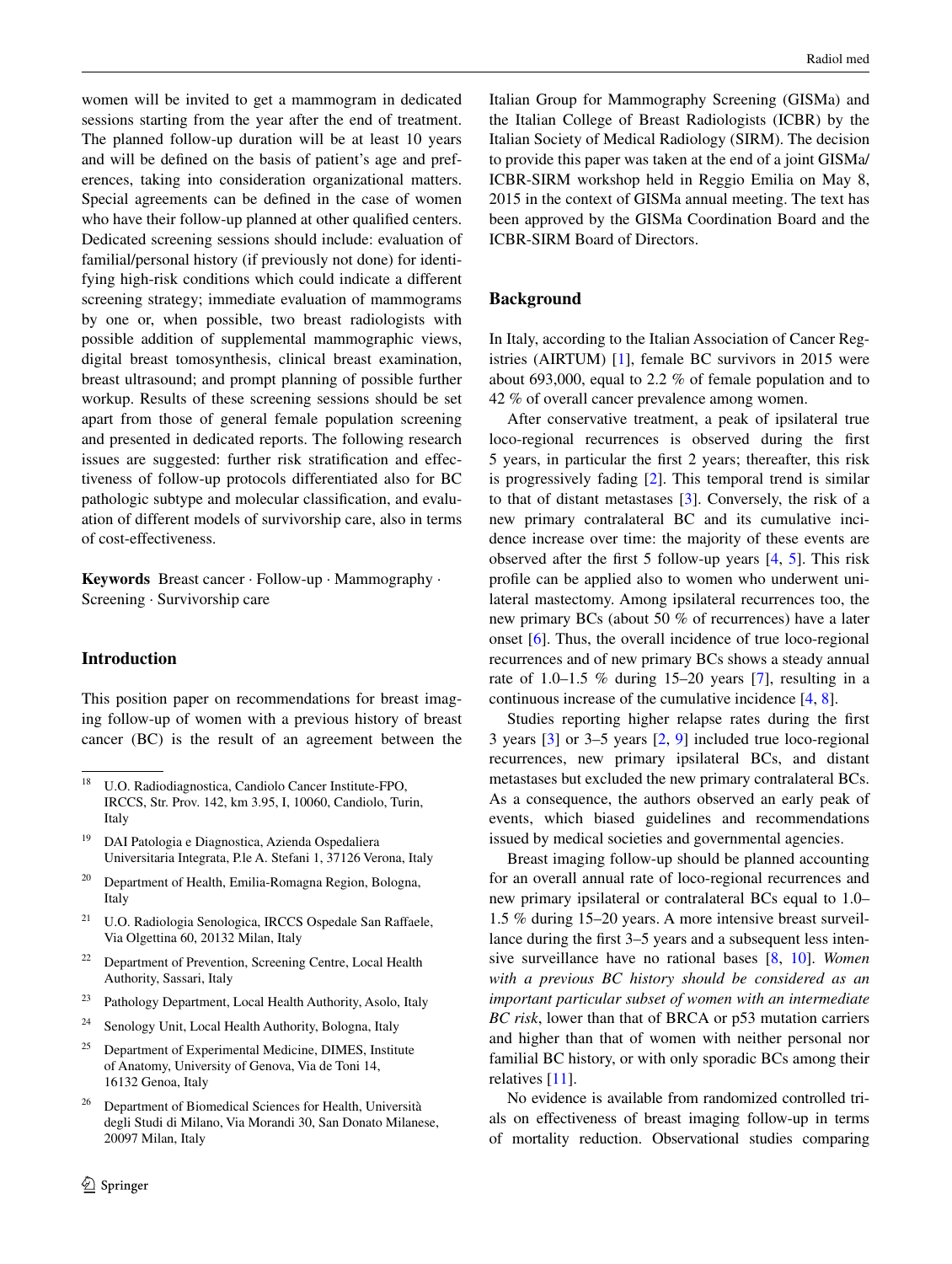women undergoing different follow-up strategies including annual or biannual mammography versus no follow-up reported variable mortality reductions or an increased longterm survival independent of lead time [\[12–](#page-4-11)[15\]](#page-5-0). No studies reported a comparison in terms of effectiveness between clinical/radiological follow-up in a *diagnostic* context versus invitation to a population-based organized screening program [[16](#page-5-1)]; moreover, no studies reported on the effectiveness of annual versus biannual follow-up mammography [\[15\]](#page-5-0).

The value of clinical breast examination (CBE) for women with a previous personal BC history is uncertain. Technical development of mammography (in particular from film-screen to digital [\[17](#page-5-2)]) and quality assurance programs reduced the rate of relapses diagnosed with CBE to only 15 % [\[10](#page-4-9)]. Notably, the relapses diagnosed with CBE are associated with a shorter survival than those diagnosed with mammography [\[10](#page-4-9)]. However, CBE still has a role in diagnosing axillary recurrences as well as metastases at supraclavicular region or thoracic wall and for the examination of the surgical scar. Moreover, CBE is a relevant occasion for getting information about the patient's personal and family history in the context of a *cancer survivorship care,* paying also attention to psychological issues.

No studies demonstrated a survival benefit from an earlier diagnosis of asymptomatic breast recurrence/relapse using magnetic resonance imaging (MRI) [[11,](#page-4-10) [18\]](#page-5-3) or breast ultrasound [\[11](#page-4-10)].

International guidelines differ in many important issues of breast follow-up of women with a previous BC history: frequency of clinical mammography and possible CBE; (re)inclusion in population-based organized screening programs and timing for this inclusion; frequency of screening mammography also considering the individual risk profile [[19–](#page-5-4)[23\]](#page-5-5). As mentioned above, some medical societies and governmental bodies recommend a higher frequency of mammography and CBE during the first 3–5 years [[19,](#page-5-4) [22](#page-5-6), [23](#page-5-5)], even though the temporal trend of the true locoregional recurrences and new primary ipsilateral and contralateral tumors does not support this recommendation.

For population-based organized screening programs, the management of women previously treated for BC is an open issue. These women are excluded from screening programs in many countries [[24–](#page-5-7)[26\]](#page-5-8) but are included in other countries [\[27](#page-5-9)[–29](#page-5-10)]. Different policies are adopted at the regional level in some countries such as in Canada, where some regional programs invite women previously treated for BC to screening mammography even though the data are excluded from standard statistical analysis of the programs' performance [[30\]](#page-5-11).

In Italy, the GISMa has so far recommended to exclude from invitation only those women who are certainly followed up at clinical centers. In fact, many regional programs exclude from invitation all women previously treated for BC in a systematic manner. This practice is a matter for debate [\[31](#page-5-12), [32\]](#page-5-13) because only half of health care districts are served by an active follow-up service and only half of programs (re)invite these women after a variable time since the BC event (2015 GISMa survey, *unpublished data*).

Follow-up protocols also vary greatly in the diagnostic/clinical context, given the lack of reliable effectiveness studies [[33\]](#page-5-14). The screening practice too, whether organized or spontaneous, contributes to this variability: screendetected cancers amplify the heterogeneity of biological profiles of BCs as a length bias effect [\[34](#page-5-15)]. Of note, the use of different follow-up protocols according to the individual biological tumor profile is practice commonly performed but not validated. Only one model for risk estimation of annual loco-regional recurrence has been developed [\[35](#page-5-16)].

The definition of breast imaging follow-up protocols for women previously treated for BC is necessarily influenced by the debate on organizational issues for BC care and, in a more general perspective, on follow-up in cancer patients. On the one side, the Breast Unit model is increasingly applied as a territorial facility for multidisciplinary breast care, formally addressed by the European Parliament in 2006 to support its general application in the European Union from 2016 [\[36](#page-5-17)] and recently adopted in Italy by the Conferenza Stato-*Regioni*<sup>[1](#page-2-0)</sup> [[37\]](#page-5-18). On the other side, the concept of *cancer survivorship care* (i.e., the survival status as a phase of a continued cancer care) [[38\]](#page-5-19) is progressively adopted by health systems. This phase starts at the end of primary treatment and should offer specialized comprehensive answers to the person's needs: information on life styles; management of comorbidities and of side effects of treatments; identification of long-term physical, psychological, and social effects of the disease and disease-related treatments; identification of disease effects on families; evaluation of survival quality. The complexity of these issues makes the Breast Unit the most appropriate facility for offering a comprehensive follow-up service to these women.

However, we should not use the concept of *cancer survivorship care* to change the condition of women previously treated for BC into long-term survivors, taking into consideration also the economic impact of long-term intensive surveillance protocols. If we really evaluate the psychological impact of a BC diagnosis and of the subsequent recovery, after a first phase of intensive relationship of the patient with the facility where the treatment has been done, it appears to be important that we consider these women not as *survivors* but as an important subset of women at increased risk for BC. As a consequence, these

<span id="page-2-0"></span><sup>1</sup> In official Italian documents, the *Breast Unit* denomination has been translated into *Centro di Senologia*.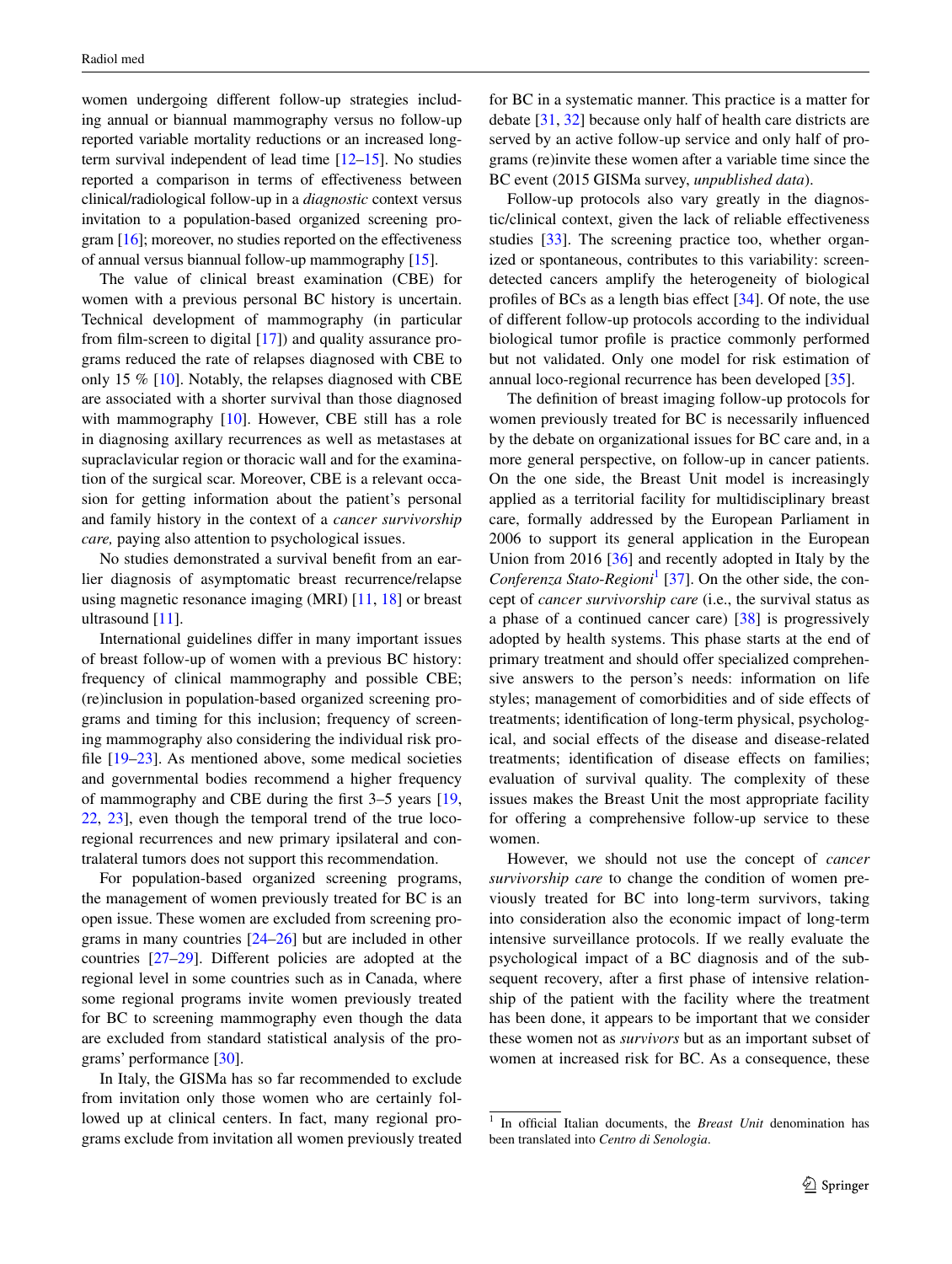women should be included into invitation lists of screening programs, with a frequency and modalities adapted to the increased risk level. This strategy is derived from a comprehensive evaluation, not only from considering economic cost of prolonged intensive surveillance in the clinical setting.

In this perspective, follow-up of women previously treated for BC should be active, i.e., using a centralized invitation system, and have a territorial basis as an institutional activity dedicated to all prevalent BC cases. This approach should also protect all women previously treated for BC, providing them with a planned access to mammography also when, in the case of spontaneous surveillance, for different reasons such as other relevant familial events and psychological removal of the BC occurrence, the mammogram would be deferred or not performed at all [\[31](#page-5-12)]. Moreover, in this way we could also offer a protection to those women who are treated for BC at major hospitals or cancer centers but live in different regions, as frequently occurs in Italy.

The general perspective is that screening and clinical breast imaging will be offered by the same Department of Radiology, in the context of a Breast Unit. The current implementation of the Breast Units in Italy and their connection with screening programs have to be considered a transition process, which is relevant for the following recommendations.

## **Recommendations**

The Breast Unit should define a dedicated follow-up protocol for women already treated for BC. This protocol should describe responsibilities, invitation, facilities, radiological and clinical procedures, and duration of the follow-up. Role and function of family doctors and BC specialists should be also defined.

Women already treated for any BC (screen-detected BCs from organized population-based programs, interval cancers, BC cases diagnosed outside screening programs in asymptomatic or symptomatic women) should not be excluded from screening invitation lists. Screening programs, in the context of the Breast Unit, should invite for a mammogram those women treated for BC who reside in the catchment area, independently of the age at diagnosis and current woman's age, at least up to 74 years of age, starting from the year following treatment. These women should be examined in dedicated sessions (for cases of bilateral mastectomy, see below). The follow-up duration should not be shorter than 10 years and will be defined on the basis of woman's age and local considerations.

If another service or center has included one of these woman in a follow-up program (e.g., the cancer center

where the BC was treated) and informs the Breast Unit of this, the Breast Unit should be open to make an agreement with the other service for excluding or including that woman in the invitation list. If the invited woman declares to prefer to be followed by another service, the Breast Unit should notify to this service the woman's willingness and plan not to invite her for the time indicated by the other center.

The dedicated screening sessions should be organized according to a defined protocol, here summarized as an indicative reference:

- 1. investigation of personal/familial history (if not already done) to identify high-risk conditions for which a different screening strategy should be adopted;
- 2. CBE and possible breast ultrasound performed by a breast radiologist in the case of bilateral mastectomy;
- 3. immediate mammogram reading by a breast radiologist (single reading) or, when possible, by two breast radiologists (blinded double reading);
- 4. immediate performance of supplemental investigations (CBE, other mammographic views, tomosynthesis and/ or breast ultrasound, and, whenever possible, needle sampling);
- 5. fast scheduling (preferably within ten working days) of further workup including, if indicated, MRI, according to guidelines [\[17](#page-5-2), [18](#page-5-3), [39](#page-5-20)].

The key point of the protocol should be the immediate communication of the results of the session to the woman, possibly with personal interaction between the breast radiologist and the woman and with a written report.

In the case of single reading to reach a diagnostic conclusion to be immediately communicated to the woman, the second reading is waived considering that the comprehensive clinical evaluation can also include the above-mentioned supplemental techniques. However, although psychological issues would advise against a delayed second reading, this option can be considered if a high-quality interaction with the woman is undertaken.<sup>2</sup>

The Breast Unit should coordinate as much as possible the breast follow-up rounds and other follow-up visits, trying to allow the woman to have all visits on the same day.

<span id="page-3-0"></span><sup>&</sup>lt;sup>2</sup> When the delayed second reading is applied, the breast radiologist who works as first reader, in the case of suspicious finding(s), will perform all suitable workup, while, in the case of negative evaluation, will give the woman the negative report in order to reassure her. However, at the same time, the radiologist will inform the woman that her mammograms will be read also in a delayed time by second reader (according the usual protocol for screening mammography) who occasionally could recall the woman for further workup. This information will be also included in the negative written report.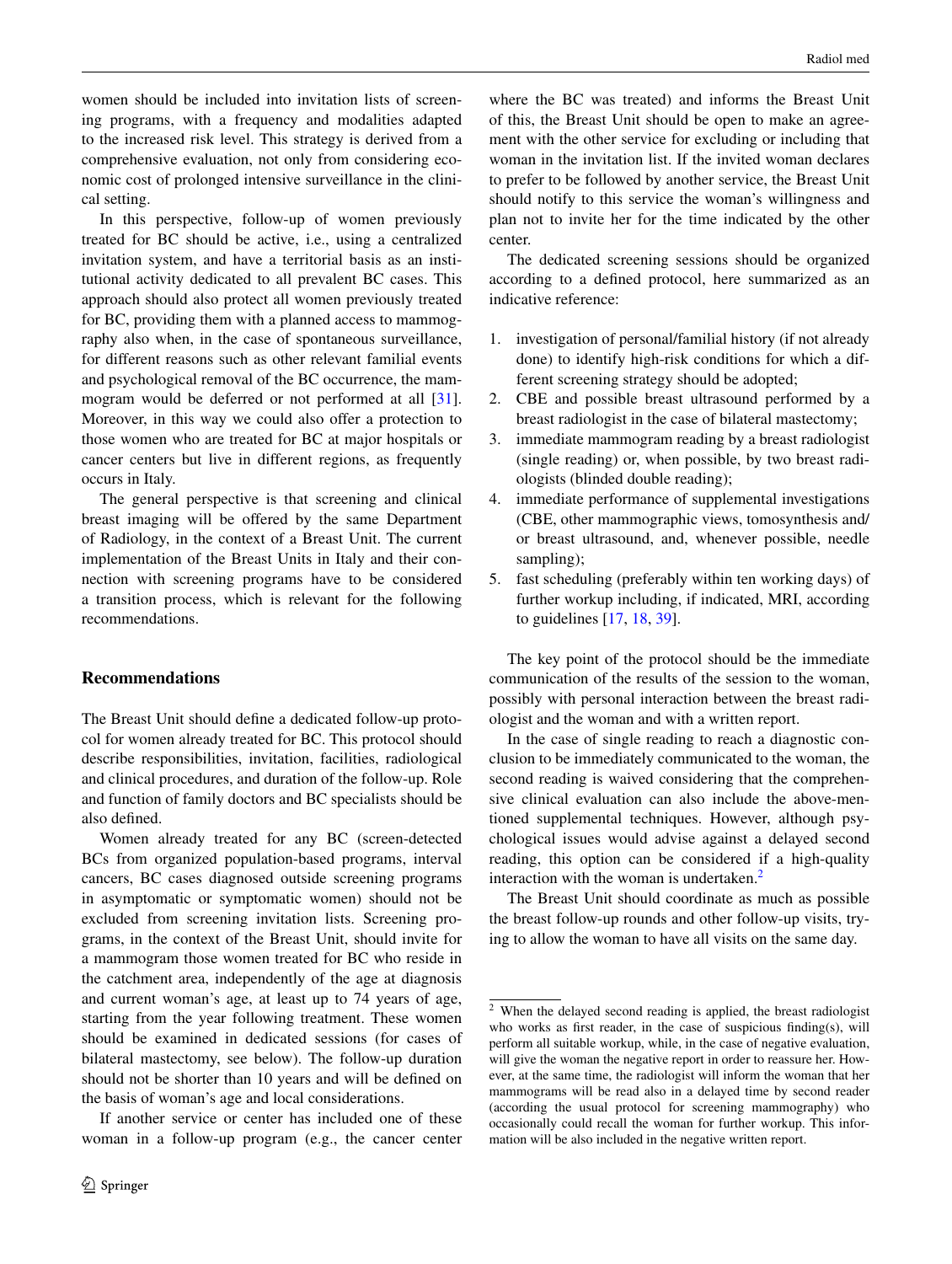Considering the special features of these dedicated sessions, costs should be specifically evaluated. Payments should be differentiated from those of screening mammography offered to the general female population in the absence of BC history.

Data about screening results of women already treated for BC should be hived off from those regarding the general female population invited to screening and should be presented in dedicated annual reports, as happens in other countries [[30\]](#page-5-11). In particular, among the other usual indicators, attention should be paid to: crude and adjusted response rate; prevalent BC cases; quantity and quality of the offered service; and women's satisfaction evaluation. Results from both single reading protocols and blinded double reading protocols (either with immediate or delayed second reading) will undergo an evaluation by the Breast Unit, paying careful attention to: ipsilateral or contralateral relapse diagnosed at stage T2 or greater; interval cancer analysis; in the case of delayed second reading, additional recall rate due to the second reading and compliance rate in the following rounds.

From the viewpoint of the economic impact, apart from the already mentioned specific reimbursement negotiations, the authors evaluate that the cost cannot be superior to that implied by the current practice of annual CBE and mammography with or without breast ultrasound, commonly performed in women with previous BC history. However, the implementation of such a protocol will require time and specific organizational choices, also considering the inhomogeneity of Breast Unit organization in the Italian regions.

Follow-up of women already treated for BC should be considered as a strategic area of BC research. In particular, we suggest the following research lines:

- 1. value of double reading (immediate or delayed) when screening women already treated for BC, with studies specifically designed (blinded sequential reading with or without arbitration, randomized controlled trials) and including both ipsilateral and contralateral cases;
- 2. usefulness of a further risk stratification and effectiveness of different follow-up protocols, which may be tuned to pathologic and biomolecular features of the first BC and patient's age and history and may be evaluated using surrogate endpoints;
- 3. value of different models for survivorship care [\[40](#page-5-21)], also in terms of cost-effectiveness.

Starting 3 years after the publication of these recommendations, GISMa and ICBR/SIRM will evaluate the degree of their implementation in Italy through surveys among their members.

#### **Compliance with ethical standards**

**Conflict of interest** The authors declare no funding and no conflict of interest for this article.

**Ethical standards** This article does not contain any studies with human participants or animals performed by any of the authors.

**Open Access** This article is distributed under the terms of the Creative Commons Attribution 4.0 International License ([http://crea](http://creativecommons.org/licenses/by/4.0/)[tivecommons.org/licenses/by/4.0/](http://creativecommons.org/licenses/by/4.0/)), which permits unrestricted use, distribution, and reproduction in any medium, provided you give appropriate credit to the original author(s) and the source, provide a link to the Creative Commons license, and indicate if changes were made.

#### **References**

- <span id="page-4-0"></span>1. AIRTUM Working Group (2014) Italian cancer figures, report 2014: prevalence and cure of cancer in Italy. Epidemiol Prev 38(6 Suppl 1):1–122
- <span id="page-4-1"></span>2. Elder EE, Kennedy CW, Gluch L et al (2006) Patterns of breast cancer relapse. Eur J Surg Oncol 32:922–927
- <span id="page-4-2"></span>3. Howell A, Cuzick J, Baum M et al (2005) Results of the ATAC (Arimidex, Tamoxifen, Alone or in Combination) trial after completion of 5 years' adjuvant treatment for breast cancer. Lancet 365(9453):60–62
- <span id="page-4-3"></span>4. Freedman GM, Anderson PR, Hanlon AL, Eisenberg DF, Nicolaou N (2005) Pattern of local recurrence after conservative surgery and whole-breast irradiation. Int J Radiat Oncol Biol Phys 61:1328–1336
- <span id="page-4-4"></span>5. Montgomery DA, Krupa K, Cooke TG (2009) Locoregional relapse after breast cancer: most relapses occur late and are not clinically detected. Breast J 15:163–167
- <span id="page-4-5"></span>6. Smith TE, Lee D, Turner BC, Carter D, Haffty BG (2000) True recurrence vs. new primary ipsilateral breast tumor relapse: an analysis of clinical and pathologic differences and their implications in natural history, prognoses, and therapeutic management. Int J Radiat Oncol Biol Phys 48:1281–1289
- <span id="page-4-6"></span>7. Kreike B, Hart AA, van de Velde T et al (2008) Continuing risk of ipsilateral breast relapse after breast-conserving therapy at long-term follow-up. Int J Radiat Oncol Biol Phys 71:1014–1021
- <span id="page-4-7"></span>8. Montgomery DA, Krupa K, Jack WJ et al (2007) Changing pattern of the detection of locoregional relapse in breast cancer: the Edinburgh experience. Br J Cancer 96:1802–1807
- <span id="page-4-8"></span>9. Saphner T, Tormey DC, Gray R (1996) Annual hazard rates of recurrence for breast cancer after primary therapy. J Clin Oncol 14:2738–2746
- <span id="page-4-9"></span>10. Montgomery DA, Krupa K, Cooke TG (2007) Follow-up in breast cancer: does routine clinical examination improve outcome? A systematic review of the literature. Br J Cancer 97:1632–1641
- <span id="page-4-10"></span>11. Sardanelli F, Boetes C, Borisch B et al (2010) Magnetic resonance imaging of the breast: recommendations from the EUSOMA working group. Eur J Cancer 46:1296–1316
- <span id="page-4-11"></span>12. Lash TL, Fox MP, Buist DS et al (2007) Mammography surveillance and mortality in older breast cancer survivors. J Clin Oncol 25:3001–3006
- 13. Schootman M, Jeffe DB, Lian M, Aft R, Gillanders WE (2008) Surveillance mammography and the risk of death among elderly breast cancer patients. Breast Cancer Res Treat 111:489–496